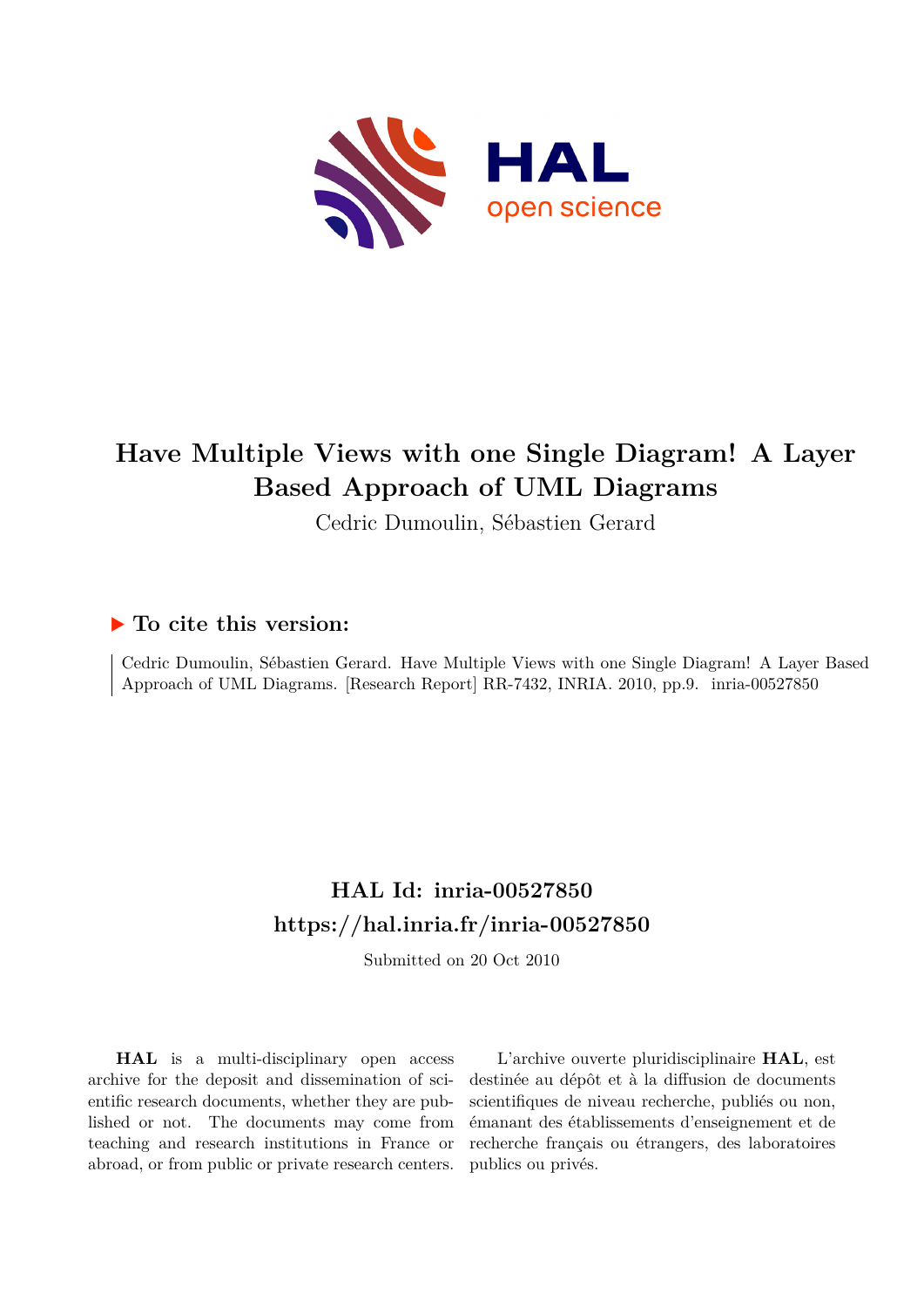

INSTITUT NATIONAL DE RECHERCHE EN INFORMATIQUE ET EN AUTOMATIQUE

# *Have Multiple Views with one Single Diagram! A Layer Based Approach of UML Diagrams*

Cédric Dumoulin, Sébastien Gérard

<span id="page-1-0"></span>**N° 7432**

Octobre 2010

Thème 035



ISSN 0249-6399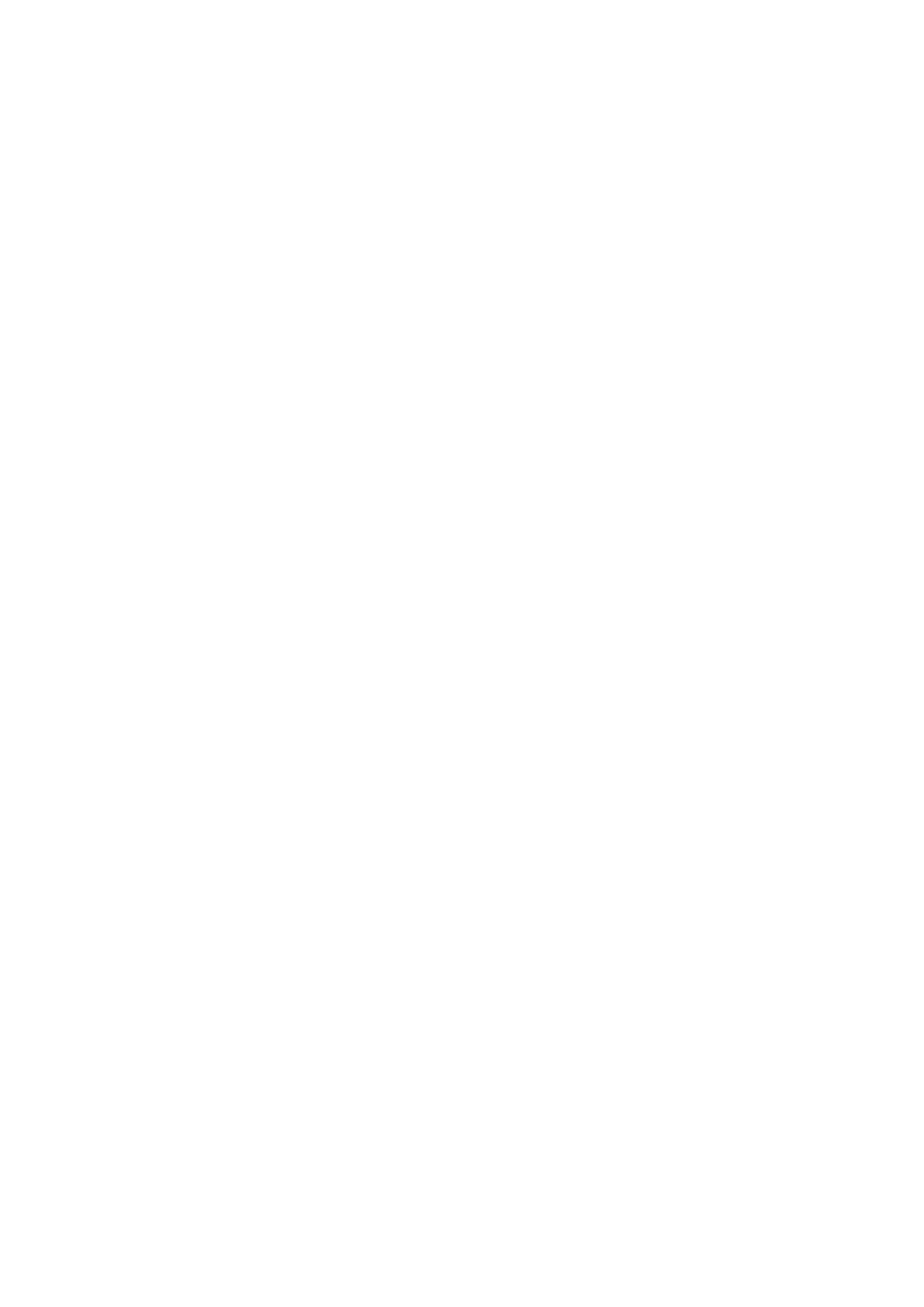INSTITUT NATIONAL DE RECHERCHE EN INFORMATIQUE ET EN AUTOMATIQUE



## **Have Multiple Views with one Single Diagram! A Layer Based Approach of UML Diagrams**

Cédric Dumoulin<sup>1</sup>, Sébastien Gérard<sup>2</sup>

Thème : Embedded and Real Time Systems Projet DaRT

Rapport de recherche n° [7432](#page-1-0) – Octobre 2010 - 9 pages

**Abstract:** A diagram is the artifact used to show a graphical view of one or more elements of a model. Sometime designer whish to have slightly different views of the same model element: to show variation points, to explore alternatives, to highlight some details, to add stereotypes or comments … In actual tools, each view is shown in its own diagram, realized by copying a based diagram and adding the modifications. Each time you modify the base diagram, you have to modify all copies. We propose to introduce in diagram the notion of layers, similar to layers found in graphical tools (like Gimp). A layer is a kind of slide showing some graphics. Layers are stacked one over the others. The resulting diagram is the sum of its visible layers. This proposal enable multiple views in one single diagram. The proposed solution allows doing much more things discussed in this article.

**Keywords:** UML, Tools, Views, Layers, Diagram, Animation

l

<sup>&</sup>lt;sup>1</sup> LIFL and INRIA-Lille Nord Europe, University of Lille, France[. cedric.dumoulin@inria.fr](mailto:cedric.dumoulin@inria.fr)

<sup>&</sup>lt;sup>2</sup> CEA LIST, Laboratory of Model Driven Engineering for Embedded Systems (LISE), Boîte courrier 65, Gif sur Yvette Cedex, F-91191 France. [Sebastien.Gerard@cea.fr](mailto:Sebastien.Gerard@cea.fr)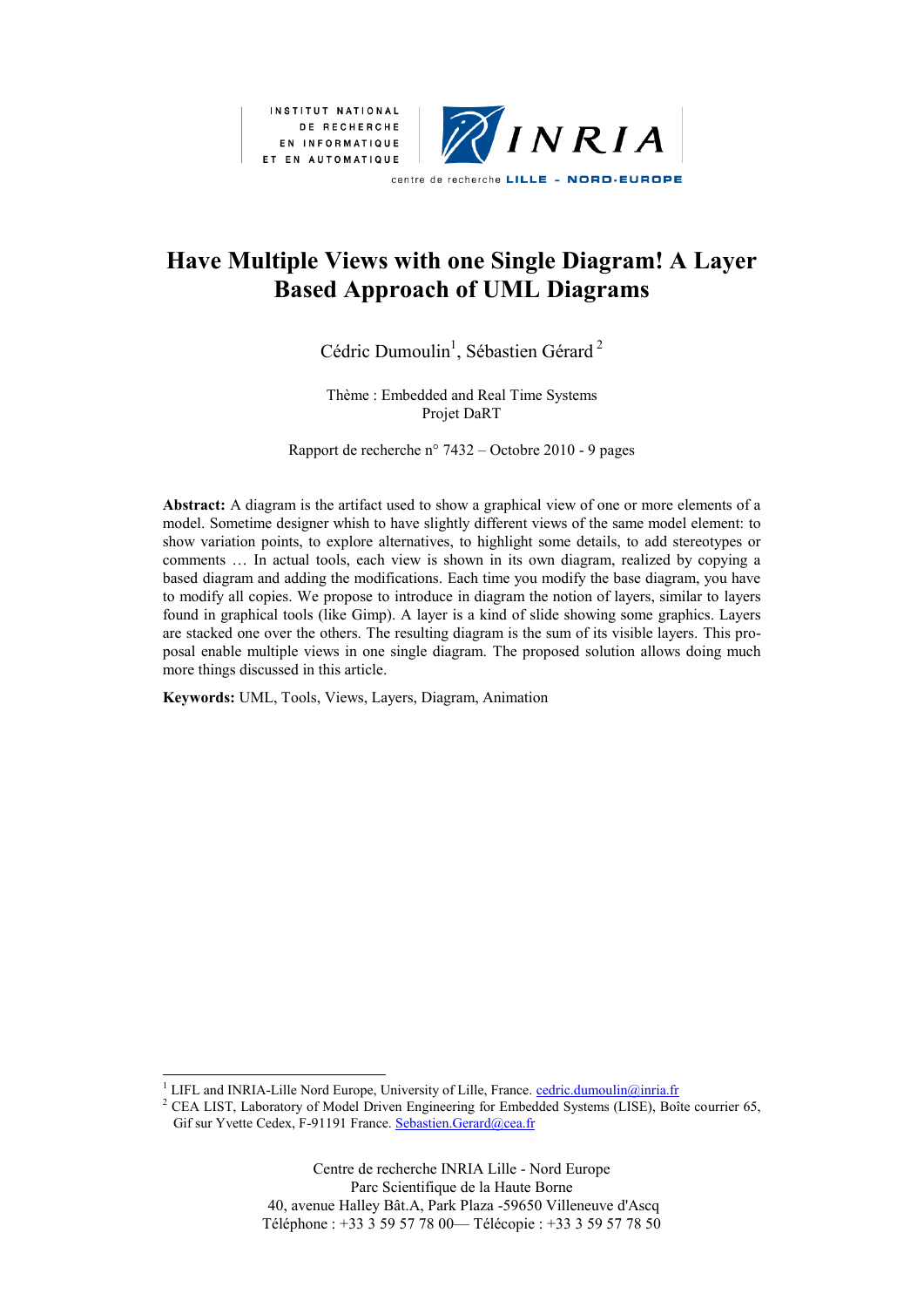## **Have Multiple Views with one Single Diagram! A Layer Based Approach of UML Diagrams**

**Résumé:** …. **Mots clés:** ….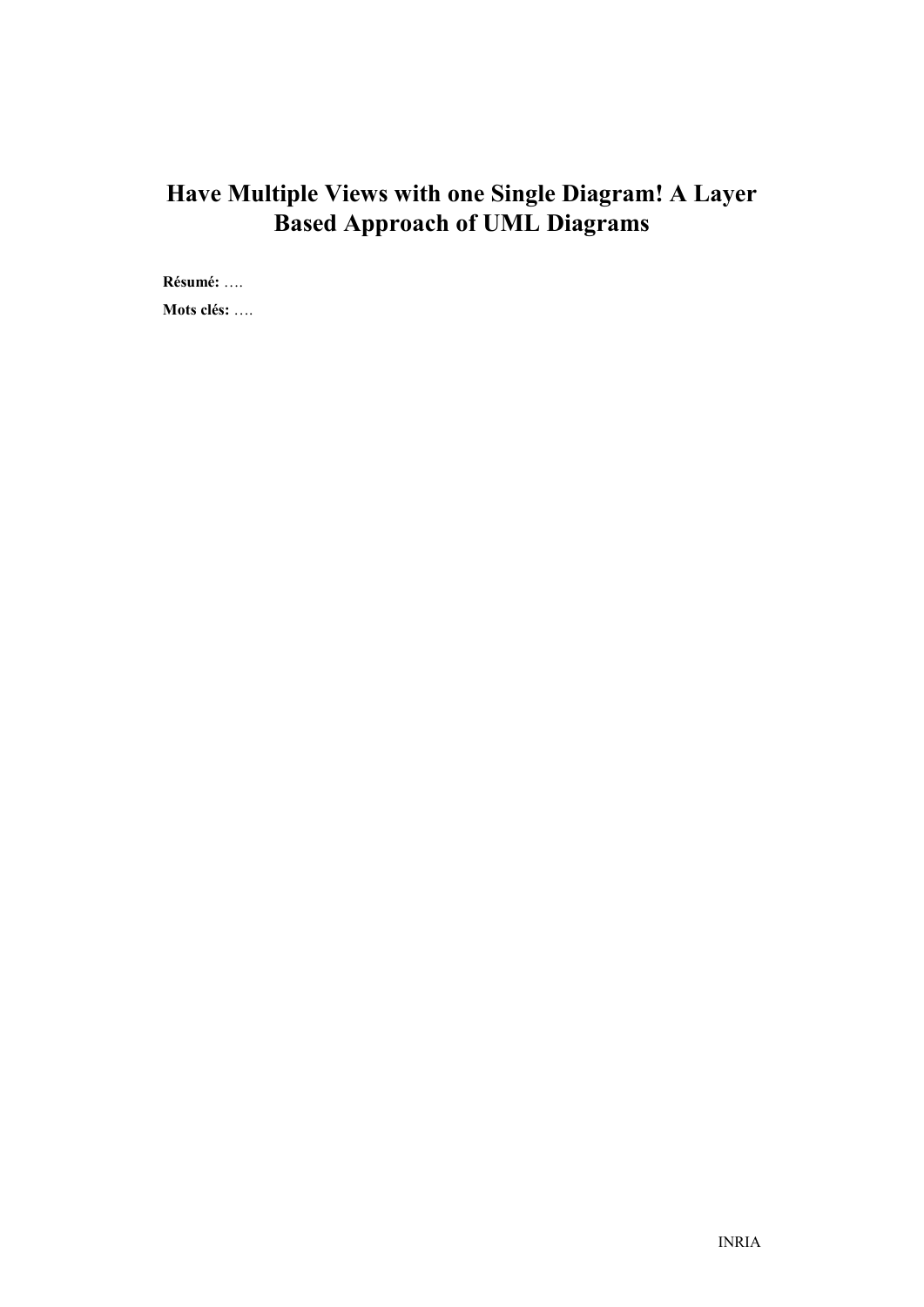3

#### **1 Introduction**

Models are made of model elements which can in turn contain other model elements. UML models, for example, are made of elements like package classes, properties, behavior … A package can in turn contain other packages and classes, also a class can contain properties and behaviors.

All these model elements are visible to a human user through their representation in a concrete syntax, more often a graphical one (like UML). This graphical concrete syntax is represented in what we call a diagram which can be edited in a diagram editor. Thus diagrams and diagram editors are the artifacts helping us (us human) to see and to modify what is in a model.

A diagram shows some aspects of one or more elements of the model and hides other elements irrelevant for the intent of this diagram. In the example [\(Figure 1\)](#page-5-0) two diagrams called *Public View* and *Detailed View* show two views of a same class "Regulator": the first one focuses on the *public properties* and the second shows *all the properties*.



**Figure 1** Public View and Detailed View Diagrams

<span id="page-5-0"></span>In this multi-views context we would like to be able to represent different variations around a base diagram: a view adding stereotypes and tagged values; a view showing comments and notes; a view zooming on selected details; a view highlighting some concepts or some aspects with the help of different colors; a view revealing the hierarchy of the classes (ancestors and children); …

To obtain these different views, one should create a new diagram for each of them, copy the base diagram and then add the new relevant elements. The number of possible views, and thus of diagrams can increase drastically. These can become even worth if we want to combine views: for example to obtain a detailed view with stereotypes …

Another drawback of this approach based on classic diagrams is a problem of maintenance of the views: Imagine that we want to add another class to the base diagram, or we want to modify an association; all the views should be updated to reflect the changes.

If we look in the domain of Computer Graphic Editors [\[1,](#page-9-0)[2\]](#page-9-1), there is a concept of layers allowing to draw a graphic by stacking layers one over the other, each layer drawing a part of the graphic. A layer can be edited without affecting the others. Layers can also be used to "suppress *unwanted information when viewing or printing a document*", which is similar to what we want to do in the aforementioned use cases.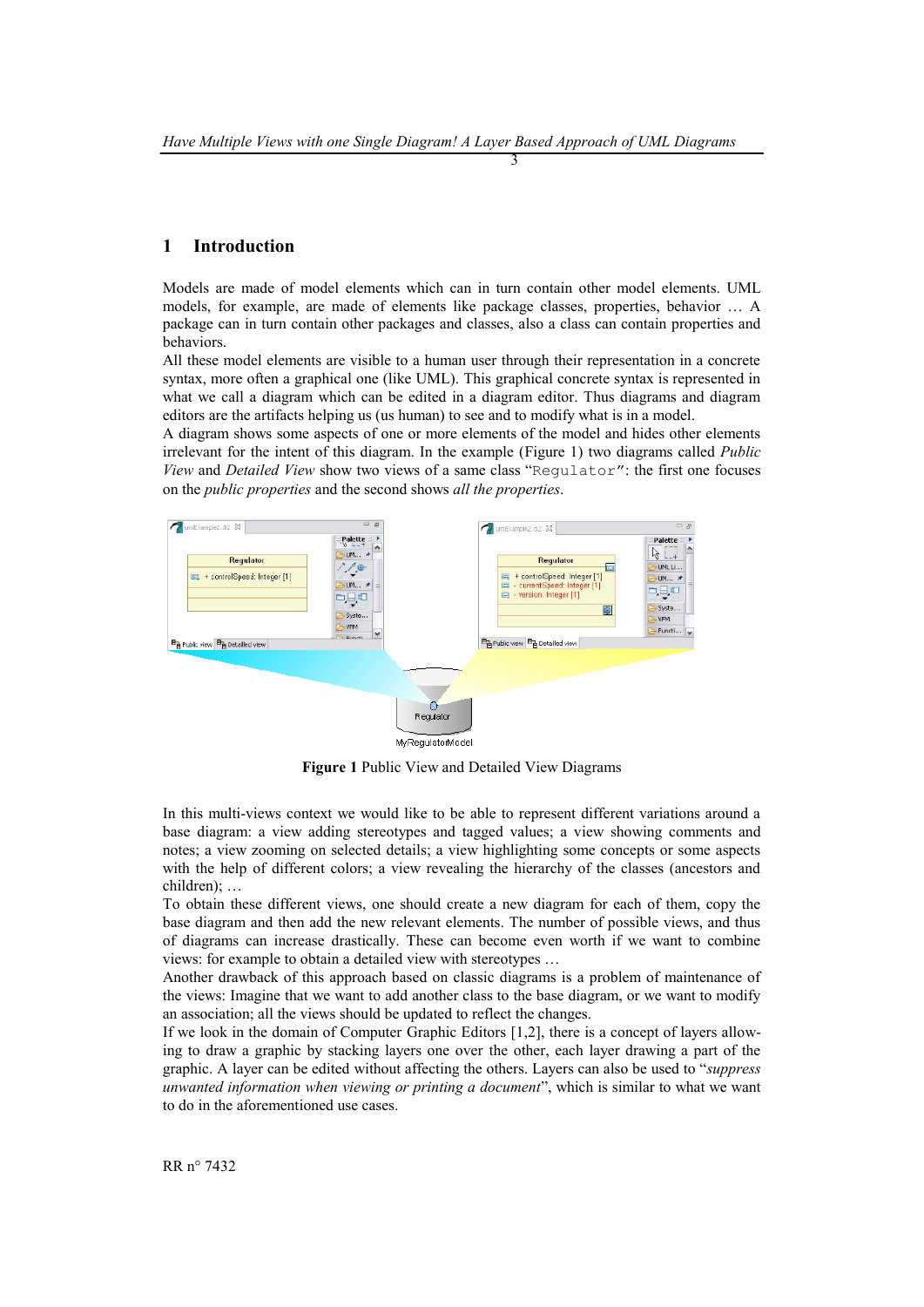Hence our proposal to adapt the concept of layers to diagrams. In our proposal a layer is a kind of slide containing some figures (classes, associations …). Layers are stacked one over the others. The resulting diagram is the sum of its layers: figures of all stacked layers are visible in the diagram, as if we look the layers in transparency. Furthermore, it is possible to select layers that will participate to the resulting diagram.

The paper is organized as follows: after this introduction, section 2 gives an overview of the basic principles of a classic diagram. Section 3 details our proposal for diagrams build with layers. Section 4 presents how our multi-views problem exposed in the introduction can easily be solved with our proposal. Finally section 5 draws some general conclusions and future works.

#### **2 Classic Diagram Overview**

A diagram is a view on some elements of a domain model. It is made of figures representing the elements. For the user staring at the diagram, the figures represent the concrete syntax of the domain model. A diagram is just a view on the model: several diagrams can show the same domain element in different situations. Modification of the domain element, like its name, in one diagram will be reflected in other diagrams, while modification of the figure, like its position, size or color, will only impact the diagram.

In fact, a diagram shows two kinds of data: graphical data and domain data. Graphical data are the figure *position*, *size*, and *appearance* (color, font …). The diagram owns the graphical data from which the domain data are accessible [\(Figure 2\)](#page-6-0).



<span id="page-6-0"></span>**Figure 2** Classical Diagram

For some domain elements, the spatial position in the diagram is meaningful: there is a containment relation. For example, a class represented in a package means that the package owns the class. Also, a method or a property represented in a class means

#### **3 Layers based Diagram**

In our proposal a diagram is now made of layers stacked one over the others. A layer is a kind of slide showing some figures. The resulting diagram is the sum of all the visible layers: all figures of all visible layers are shown by the diagram [\(Figure 3\)](#page-7-0). In fact, a layer acts as a classical diagram: it contains graphical data (representing figures) referencing the domain model elements [\(Figure 4\)](#page-7-1).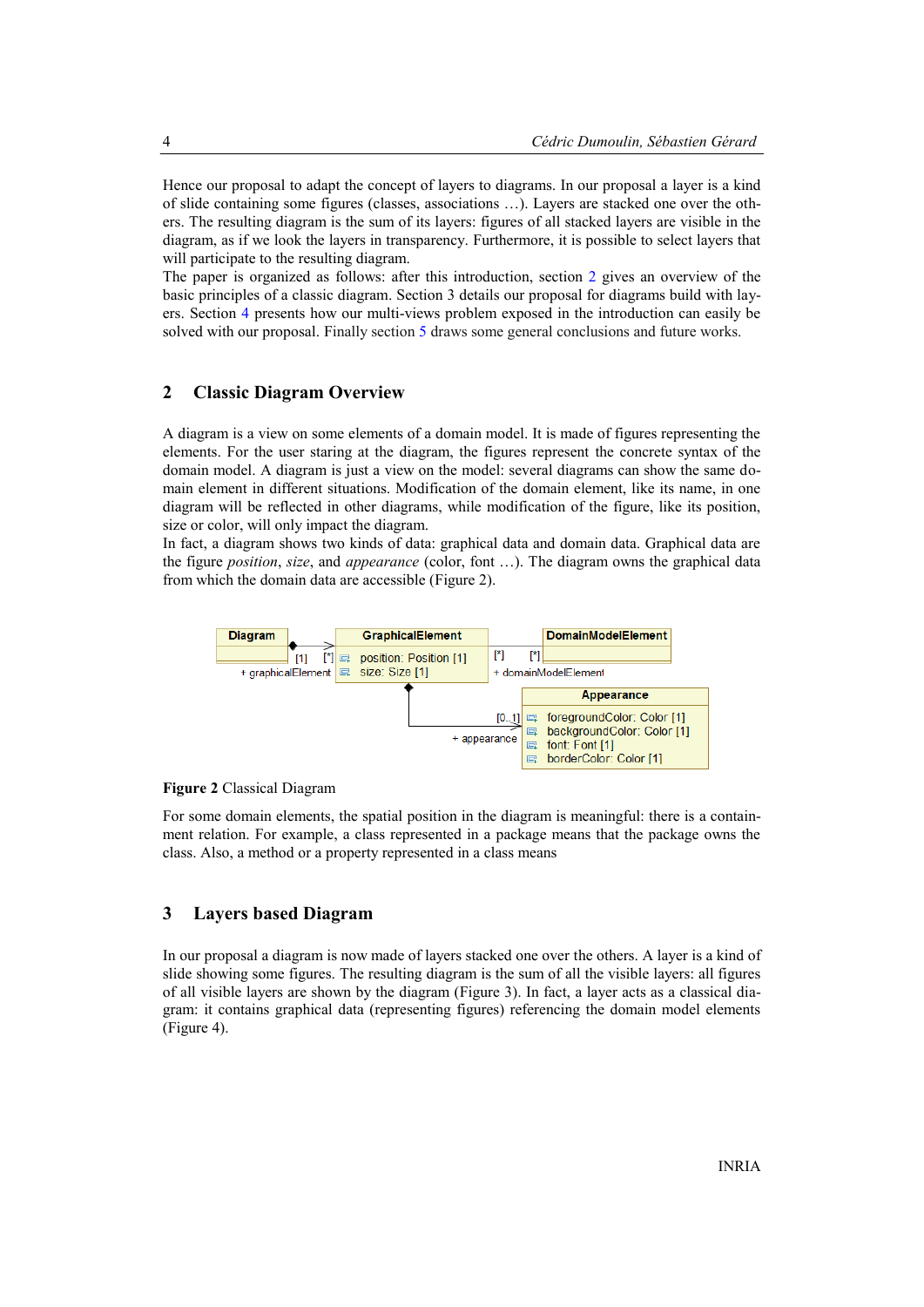

**Figure 3** Diagram made of layers

<span id="page-7-0"></span>A layer is associated to some graphical properties (background color, foreground color, font, opacity …) used as default for all the figures owned by it. Each figure can still override the default values. Changing a default property impacts all figures drawn by the layer. The layer has an extra property not found in figure: Opacity. It is used to control the opacity of all figures rendered by the layer. *Appearance* properties and *opacity* allow changing colors of a set of figures or to fade them to put them in background …



**Figure 4** Diagram with layers

<span id="page-7-1"></span>Each layer has also a property *'isVisible'* indicating if it is visible or not in the resulting diagram. If this property is set to true, all graphical data owned by the layer will be visible in the resulting diagram. If the property is set to false, the graphical data owned by the layer will not be visible. Thanks to this property it is possible to show different versions or views of a same base diagram: One layer contains the figures composing the base diagram, while other layers contain the variations. Playing with the *isVisible* property allows hiding and showing the different views.

The diagram can be animated by adding a controller switching the layers in a programmed sequence.

A diagram with only one layer behave exactly like a classic diagram: creation, modification and deletion of figures are done in the same way.

When other layers are added, one of them should be selected as the active layer. The diagram shows all the layers, but addition of new figures is done only in the active layer. In other world, the newly added graphical data will be held and controlled by the active layer.

A layer allows to override the appearance properties (like the ones found in the appearance property tabs of tools like Papyrus [\[3,](#page-9-2)[4](#page-9-3)]: colors, font, properties to show …) of any figure owned by another layer. For this, the layer can hold a new set of appearance properties for a figure (by the way of the class GraphicalElementRef in [Figure 1\)](#page-5-0). When an appearance property is set with different values in more than one layer for a figure, then the value found in the upper layer is taken into account. With this mechanism, it is possible to change the appearance property of an existing figure from another layer. For example, a layer can be used to set to true the "show stereotype" properties of figure drawn in another layer. Thus, it will be possible to hide or show the stereotypes by hiding or showing the layer.

The position and size of an element are not part of the appearance properties, and thus can not be overridden with this mechanism. These two properties are only set in the layer owning the figure. This restriction is made to avoid layout problem and some potential problems linked to elements contained in other elements (like a class owned by a package in one layer and moved outside the package in another layer).

To ease diagram manipulation, the position and size of an element can be changed from any active layer, even if the active layer is not the owner of the figure. The new position and size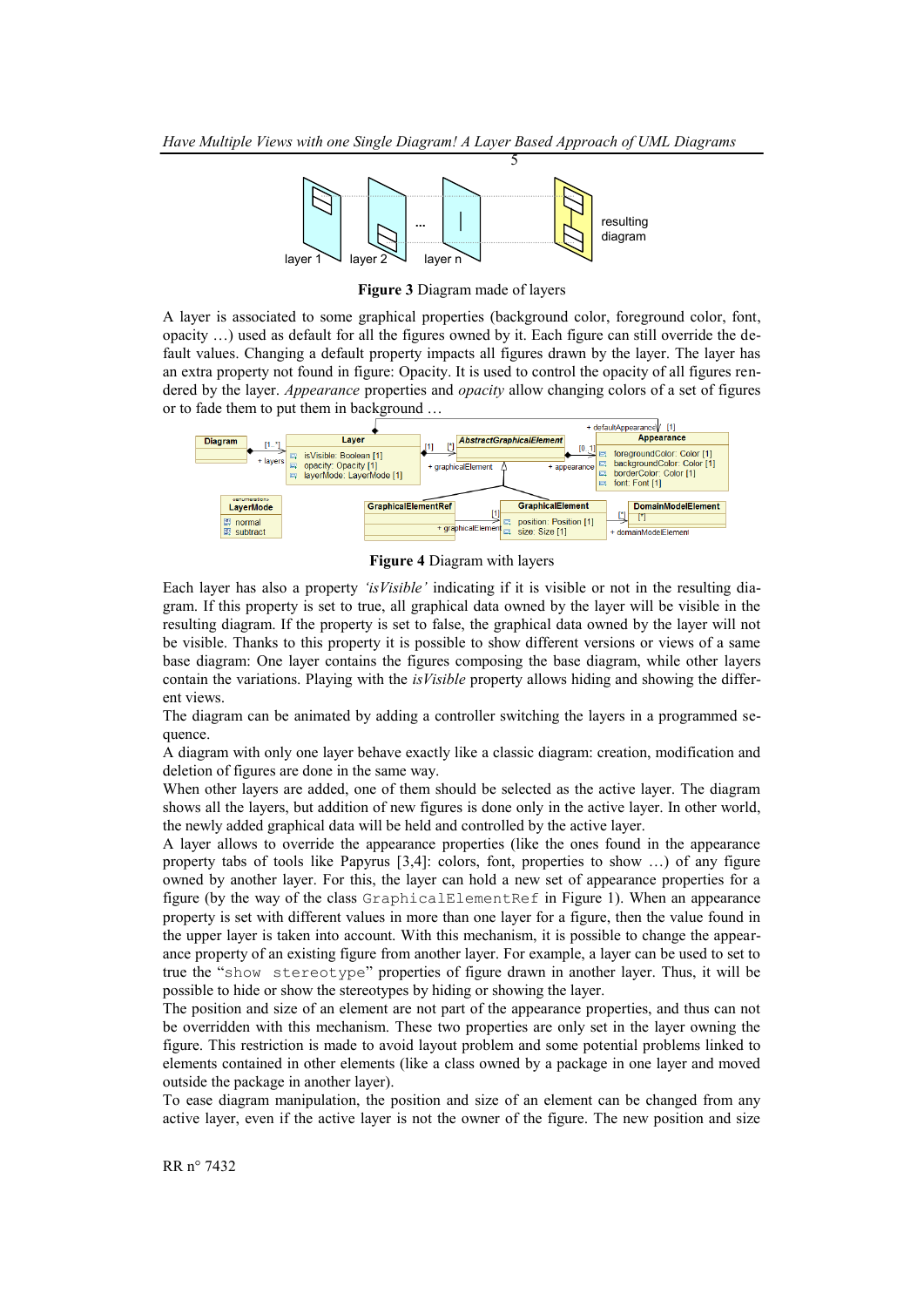will be set in the graphical data of the layer owning the figure, and not in the active layer. Also, while a figure is associated to one and only one layer, it is possible to change its owning layer at any time.

The layer mechanism allows to draw a class in one layer, and its members (like its properties) in another layer. But what will happen if the layer containing the class is not visible while the layer containing the members is visible? In our proposal, when there is a containment relation and the container is not visible, then all contained elements are not visible, even if they are owned by a visible layer. So, in the previous example, the members will not be visible, which is the expected behavior.

A similar behavior exists for connections. A connection is a kind of figure connecting two elements. In our proposal, if one end of the connection is not visible, then the connection and its satellites (labels, roles, cardinalities ...) are not visible. This behavior avoids dangling connections.

A layer can work in two different modes: normal or subtract. The normal mode behaves as describe until now: all figures owned by a layer are added to the resulting diagram. The subtract mode allows to subtract existing elements from a diagram: all graphical elements referenced by a layer will be subtracted from the resulting diagram.

#### **4 Multiple Views in One Single Diagram**

With layers, it is easy to realize multiple views with one single diagram: A base view is realized in a layer while other layers are used to add (or hide) the elements requested by other views. It is now possible to switch from a view to another by enabling the corresponding layer. It is also possible to combine several views simultaneously by enabling all the corresponding layers. The maintenance of all the views is easy as there is only one diagram to maintain: additions of new figures or modifications are immediately available to all layers, and so to all views.

The example of [Figure 1](#page-5-0) can be rewritten in one single diagram as follow: a first layer draws the class and the public members (*Public View*); another layers draw the details (*Details View*); A third layer could color the details in red; it is also possible to add a layer showing the stereotypes, another showing the comments … If we want to add a new class and an association to the diagram, it is done on the first layer. It will be immediately available to all views. One can see the different views or combine them by selecting the corresponding layer.

Layers based diagrams can also be used to animate diagrams. For example, it is possible to animate States Diagram or Activities Diagram: all States or Activities are drawn in one layer, and for each state or activity there is an additional layer used to highlight it, to add comments, to show objects flowing between activities ... The diagram can be animated by programming the order into which the layers will be visible.

#### **5 Conclusion and Future Works**

Our proposal to introduce layers into diagrams allows to numerous view on a model while reducing the number of diagrams (which can be seen as a paradox) and without increasing the maintenance cost. The proposal is purely graphical, it changes only the way a diagram can be rendered, and has no impact on the domain model itself.

The proposal also offer other possibilities not much exploited in today tools, like the ability to animate diagrams.

The proposal is under development in the near to come version of Eclipse Papyrus, an open source UML Tool [\[4\]](#page-9-3).